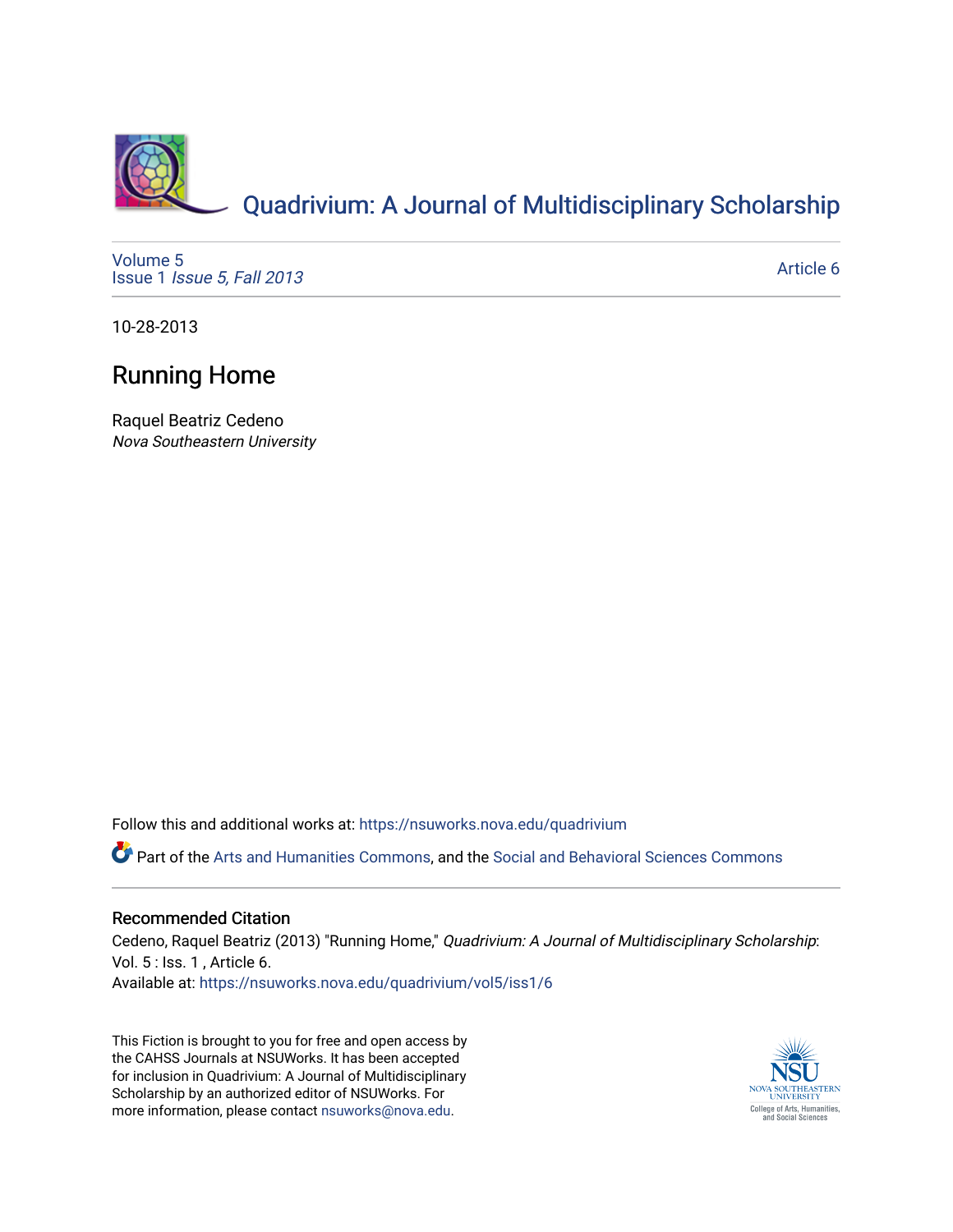## Running Home

# Raquel Beatriz Cedeno

She took a deep breath as the PA system buzzed with the pilot's announcement of their final descent into Phoenix. She absolutely hated flying so she dozed through much of it but always during the ascent and descent she would pray fervently while staring out the window, visually willing the plane to happily greet the ground, preferably by the tires.

Emmy had told her family and friends that she was taking the spring semester off to revisit a Holy Trinity Monastery she had done a retreat at years ago. This was true, but only a select few knew the whole story. She had left Florida heartbroken because she needed to heal, to think, to plan. Her sister was the only family member who knew of the harsh break up and the double pink line that started the chain of events.

Luckily, a trip to a monastery for a young devout Catholic was quite the norm in the circles she moved in. No one would question it and, according to the last glance at Facebook, no one even knew about the break up yet. In this day and age, if it wasn't announced through some social media then it just hadn't happened yet.

Her brow became furrowed and her gripped hands convulsed before she purposely relaxed them just seconds before the ground was met with a slight bump against the tires. The noise rose within the plane from the wind and the brakes working hard to slow the plane as it eventually made its way into one of the terminals at the Phoenix airport.

She shouldered her stuffed carry-on luggage as she disembarked, bypassing the small gift shops, café markets, and mini restaurants, and headed to the main doors of the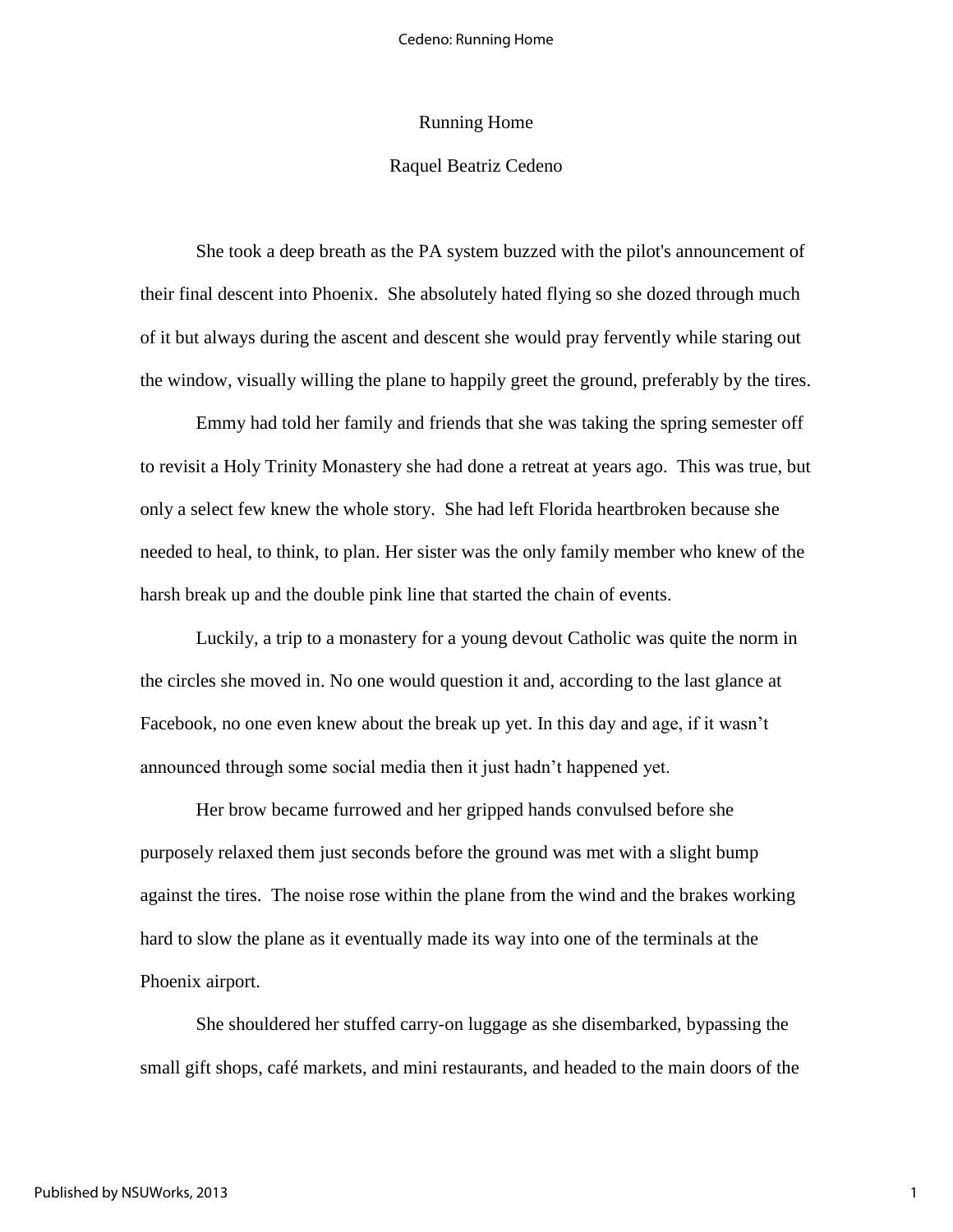"arrivals" terminal to wait for the elderly woman who she spoke to when arranging her stay. Martha was a retired nurse who had joined the Benedictine's to help organize their retreats and yearly functions held on the grounds of the monastery. The smell of exhaust quickly overwhelmed Emmy and she had to fight a wave of nausea that made her grab hold of the concrete column beside her until it passed.

Emmy had no way of recognizing Martha since she had had limited contact with her years ago on her retreat but a fair description of the faded gray Camry, and the "Holy Trinity Monastery" magnet on the side, helped to guide her. After ten minutes of watching cars go around, Emmy's thoughts began to wander back to Florida and her heart began to constrict to the point that she felt compelled to rub her upper left ribs with the heel of her hand as if to soothe out the pain she was feeling. Instead, the action just caused her to react slowly to Martha's car as it continued on to veer left to loop around and return to the terminals.

Five minutes later, Emmy was safely in the air-conditioned car, adjusting her seatbelt in the worn seats. She had shaken hands with Martha but regretted the formality of her extended hand when Martha had started to stretch out her arms for an embrace. The warmth of that embrace would have felt comforting but her thoughts were so pitiful that even the stewardess on the flight asking if she could get her anything else made her eyes mist over. A hug may have done her in.

The two women had exchanged several phone calls over the last week arranging her impromptu stay which allowed them to be able to make polite small talk easily, though Martha did carry the conversation most of the time. She spoke of the monastery with fondness, how the desert weather fluctuated so drastically from afternoon and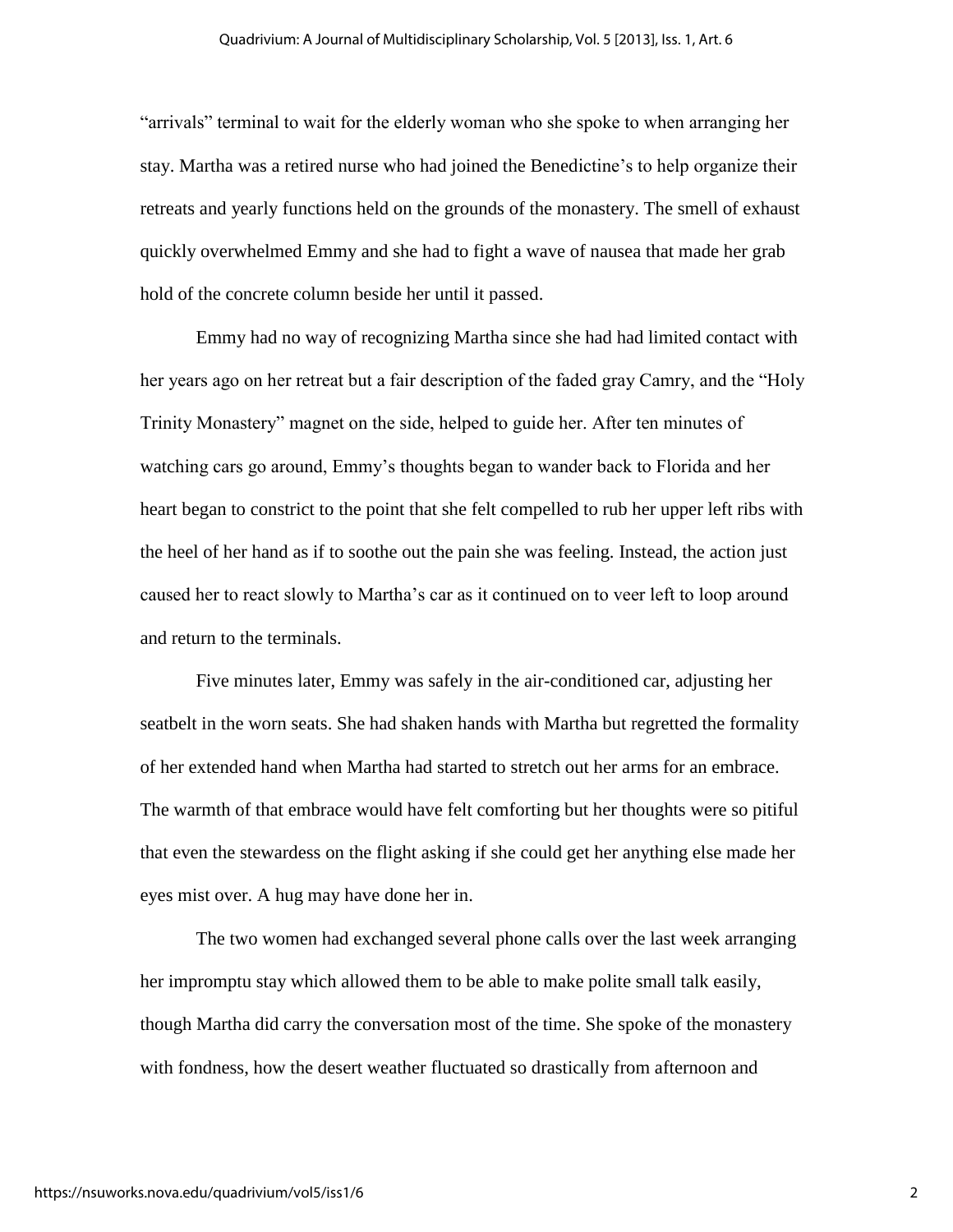evening temperatures, how the pecan groves were already being primed for harvest, and a comical story of how one of the wild peacocks walked into the gift shop and would not leave from behind the counter for an hour.

As they started to exit the busy highways of Phoenix, the scenery began to change as the shades of brown emerged on either side of the country state roads and the land began to rise and dip in a way that was so foreign to Florida. Like the last time she visited, Emmy found it fascinating how the land contoured in such a way that just before the road dipped, an expansive view of what lay before was offered and shades of clouds could be traced on the brown surface. With each new rise and dip, her perspective was altered. As the road dove down in the valley once again, her eyes gazed ahead at the upward trek that showed very little of the journey. But every once in a while, like life, the view would change and you were offered a brief glimpse of the greater picture, one that allowed the darkness of the clouds to be put into proper perspective as the brightness around them was illuminated. She watched these shadows play upon the cracked earth, speckled with bits of green and dried bushes, as she explained to Martha the benefits of getting a theology degree from St. Thomas University.

Somewhere during the hour and a half drive to the town of St. David, Emmy drifted off to sleep. She was jarred awake when Martha miscalculated and hit the curb as they pulled into the entrance of the monastery, which was flanked by two angled stone walls on either side. She appreciated the distraction since the initial waking moments would often trigger wistful thoughts of Mason, which would then quickly be replaced with the sadness of his parting words to her. The suddenness of being woken and the adjustment to the surroundings eliminated that painful routine this time.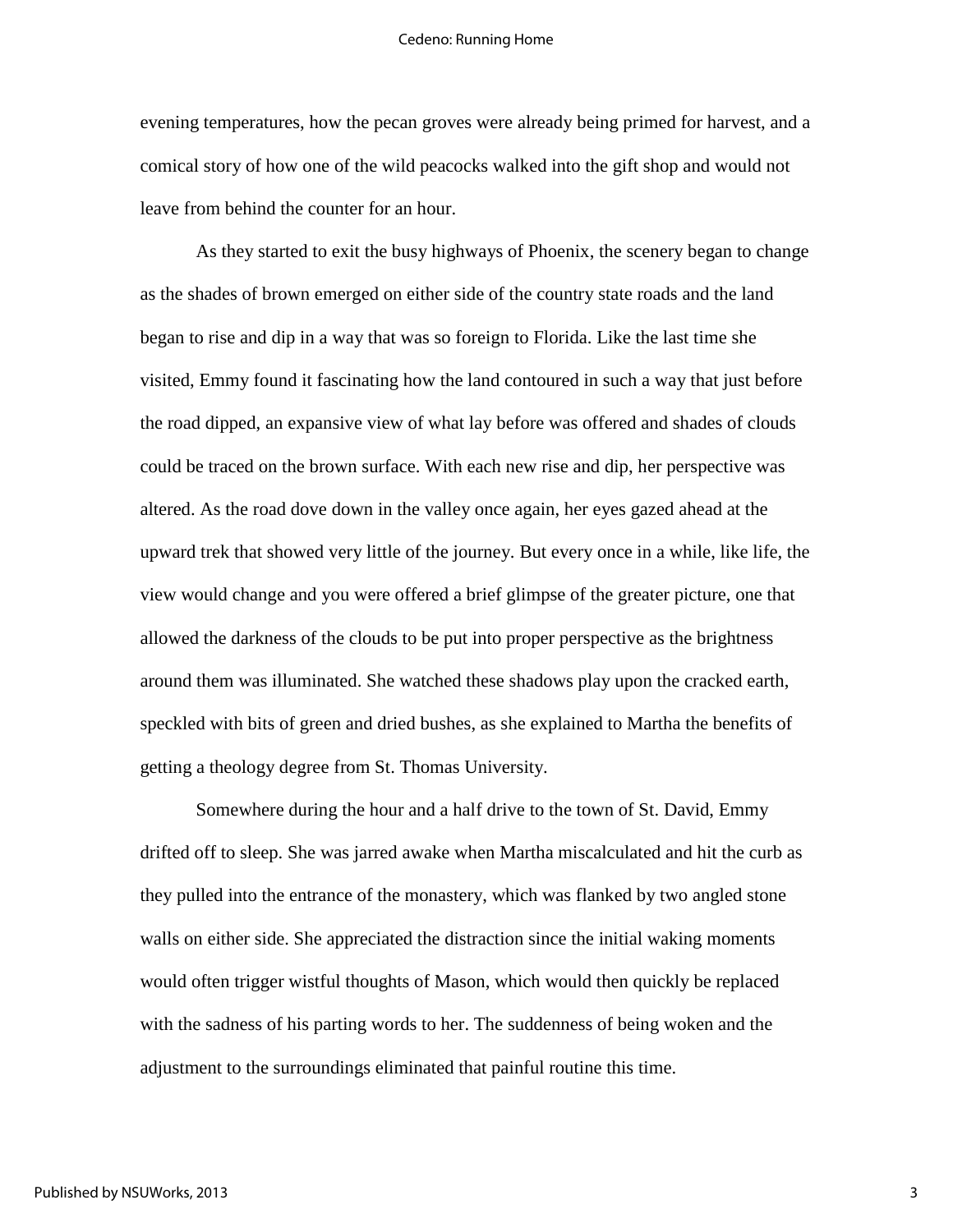The next hour rushed by in a blur as Emmy was reacquainted with the surrounding buildings. The small adobe-like main chapel stood at the center of the monastery, about 60 feet northeast of the chapel was the gift shop, which was fairly close to the entrance. Behind that, if you followed the worn dirt, stood the kitchens and dining hall. South of the dining hall were small cottages, for individuals who wanted to stay for extended amounts of time, which eventually led to the library with the only limited internet access. All of the buildings were of a clay-brown adobe façade that blended with the desert. The one area of the monastery that stood out as an oasis was a small reflection garden just to the side of the chapel. It had a small fence that separated it and patches of actual grass, small desert bushes and desert roses were sporadically planted along the fence line. In the center was a circular pond, about 12 feet in diameter, which held a half dozen huge goldfish. To the west of the chapel was the actual monastery where the brothers and priest lived, and further down the road were the trailers for visitors. Even though she wasn't part of a larger group of retreatants, she was still assigned to one of the smaller trailers.

Once she had emptied her bags into wiped down drawers, she grabbed a quick shower to wash away the travels. She lingered as the water pelted her head and back, vaguely surprised over the strong water pressure. As she let the water flow over her, she allowed her tears to mix salt into the shower water. Suddenly she felt her heart lurch violently and she doubled over as her body began to rack with the force of her sobs. She quickly reached and turned off the water, realizing that when she lingered over any task, her mind and heart wandered. So she kept moving, meticulously brushing out her long hair, which had turned a rich medium brown since she hadn't been in the sun for some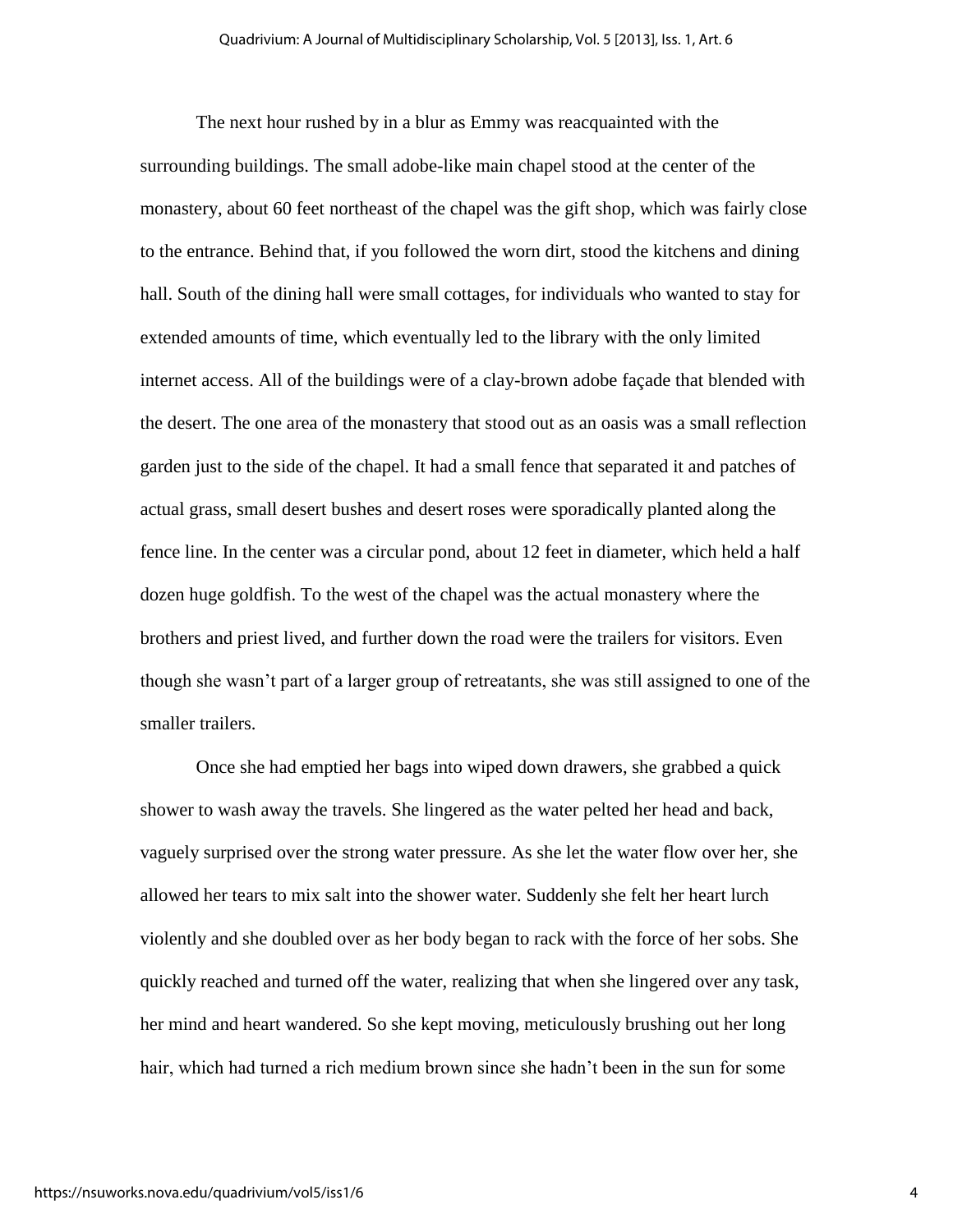time. This had made her normal olive tanned skin to become pale, exposing her uneven complexion and a slight ruddiness in her cheeks. She pulled on her jeans, a comfortable tshirt and some Converse, and then quickly applied lip balm and SPF face lotion.

After locking up the door to her new home, she turned around and was determined to throw herself into whatever work she was assigned. She turned the corner of the trailer to head towards the kitchens and she practically ran into Martha.

"Emmy! You gave me a fright. Where were you headed in such a rush?"

"Martha! You scared the crap out of me," Emmy chuckled, the sound catching her by surprise. "I was heading to the kitchen to see if I could get something to eat and then find you for what work I've been assigned."

"Well, let's just walk together then. Tell me, is the cottage to your liking? Did you get a chance to settle in; you look refreshed, dear."

"The cottage is nice, I stayed in a bigger one the last time I came for the Campus Ministry retreat. This one is still even a little big just for me but it's comfortable. I'm not sure I'll actually be using the kitchen but the fridge will be good for drinks or snacks. I did get a chance to unpack and take a quick shower," she said as she flipped her damp braided hair over her shoulder.

They made their way to the kitchens as Martha chatted on about some of the seasonal retired people that came back year after year who volunteered their time as service to the monastery as well as the married couple who had signed on close to two years ago to help maintain the entire facility. Martha explained that her main responsibility was to schedule groups of retreats and individuals who wanted to rent for a week.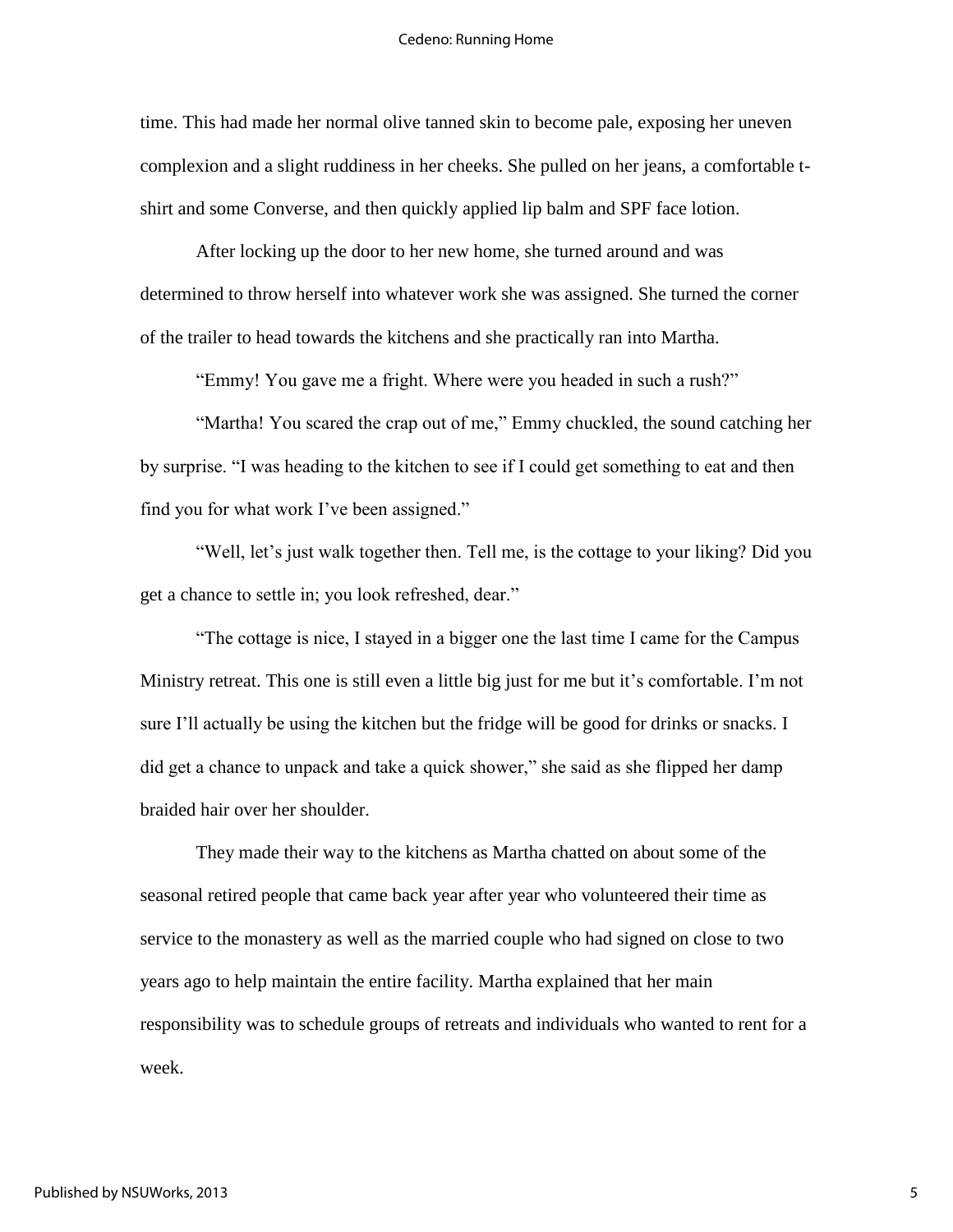"I spoke with Dave and Carol, the couple I was mentioning to you, and they actually would most need you to serve in the kitchens. You will be needed for all three meals, but you'll get to eat all three meals for free. Plus you'll get a small stipend if you manage to help out with other chores. It's not much but it will allow you to do something small on the weekends or purchase some extra groceries."

"That will be nice, just in case I decide to explore the area a bit."

"You'll have to be up early preparing the kitchens, but everyone gets to take a break during morning and evening compline, as well as morning mass. So you will certainly be busy, but you won't be missing out on the important things. I know that money was a concern to you, so I spoke to Father Jeanne and he felt that the kitchen assignment demanded a lot, so that the price of the accommodations has been greatly reduced."

"Oh, you guys didn't have to do that."

"It's already been taken care of, dear. You won't have to worry about anything. Father Jeanne did want to see you though. He said he will be preparing for evening compline soon and can meet you in the chapel."

Martha's thin hand swung open the heavy kitchen doors, revealing strength behind her boney and aged frame. Inside, a hefty man in his fifties was rearranging some tables in the dining hall while a tall, round-faced woman was sweeping the floors. They had a small radio that brought in more static than actual music but when the music did resonate, distinctly Christian lyrics were being pumped through the aged speakers.

"Dave. Dave!" Martha's voice had risen but the clatter of the tables and noise from the stereo easily drowned out her voice. "That's Dave and Carol. Dave sometimes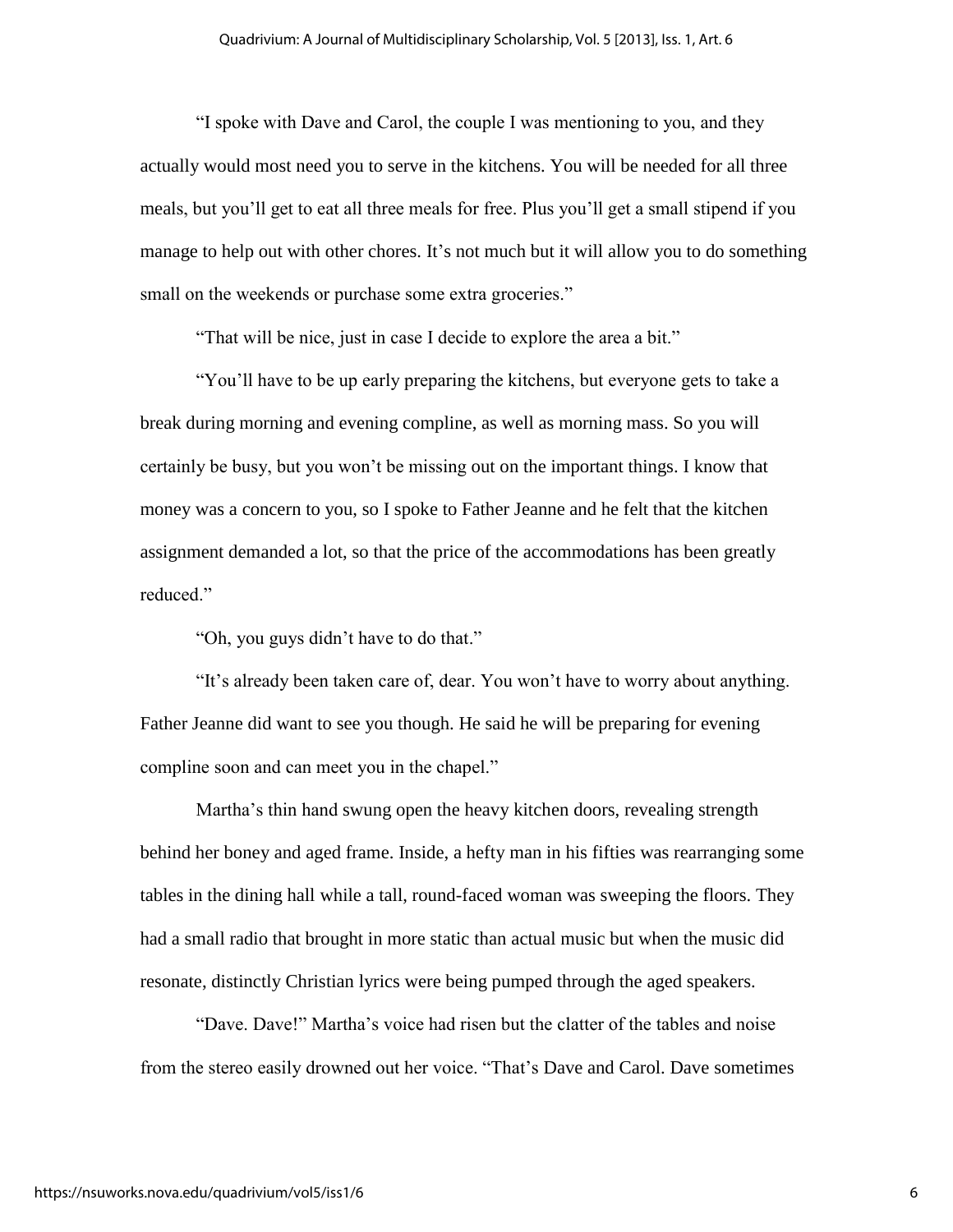has a hard time hearing," she said to Emmy as she walked up to the stereo to lower it significantly. The couple glanced up from their work when they realized that the music had been lowered, Carol had raised her head first, Dave realized it a second or so later.

Greetings were exchanged and the couple's easy charm was apparent. But with her current mood, Emmy had to force herself to be gracious and not annoyed. Carol gently grabbed hold of Emmy's small shoulders and steer her from behind through the double swung doors and into the kitchen. Preparation was well underway for dinner as two sisters bustled about. Carol had a good 5 inches on Emmy and was efficient at turning her shoulders to weave around the large metal island in the middle. Pots, pans, silverware, spatulas, casserole dishes, cups; cabinet after cabinet, drawer after drawer was open to reveal everything a cook could need.

"This is Sister Mary Martha and this is sister Mary Rosa," Carol introduced as each nun nodded slightly with a smile. "They are Benedictine sisters but they have taken a vow of silence when they work. But just see when they're done, how they gabber on like little girls," she whispered to Emmy.

She started to relax her shoulders and cracked a smile at that, when Martha peeked her head through the double doors. "Don't forget now, dear, that Father Jeanne wants to meet with you."

Emmy walked out into the sunlight, softened by the day and made her way towards the chapel. She saw to the south high mountains and knew, from experience, that just past those mountains, within an hour or so walking distance, was the Mexican border. She saw the sunlight play through the bare branches of the large pecan trees and thought she saw someone walking through there and head towards the library, but Emmy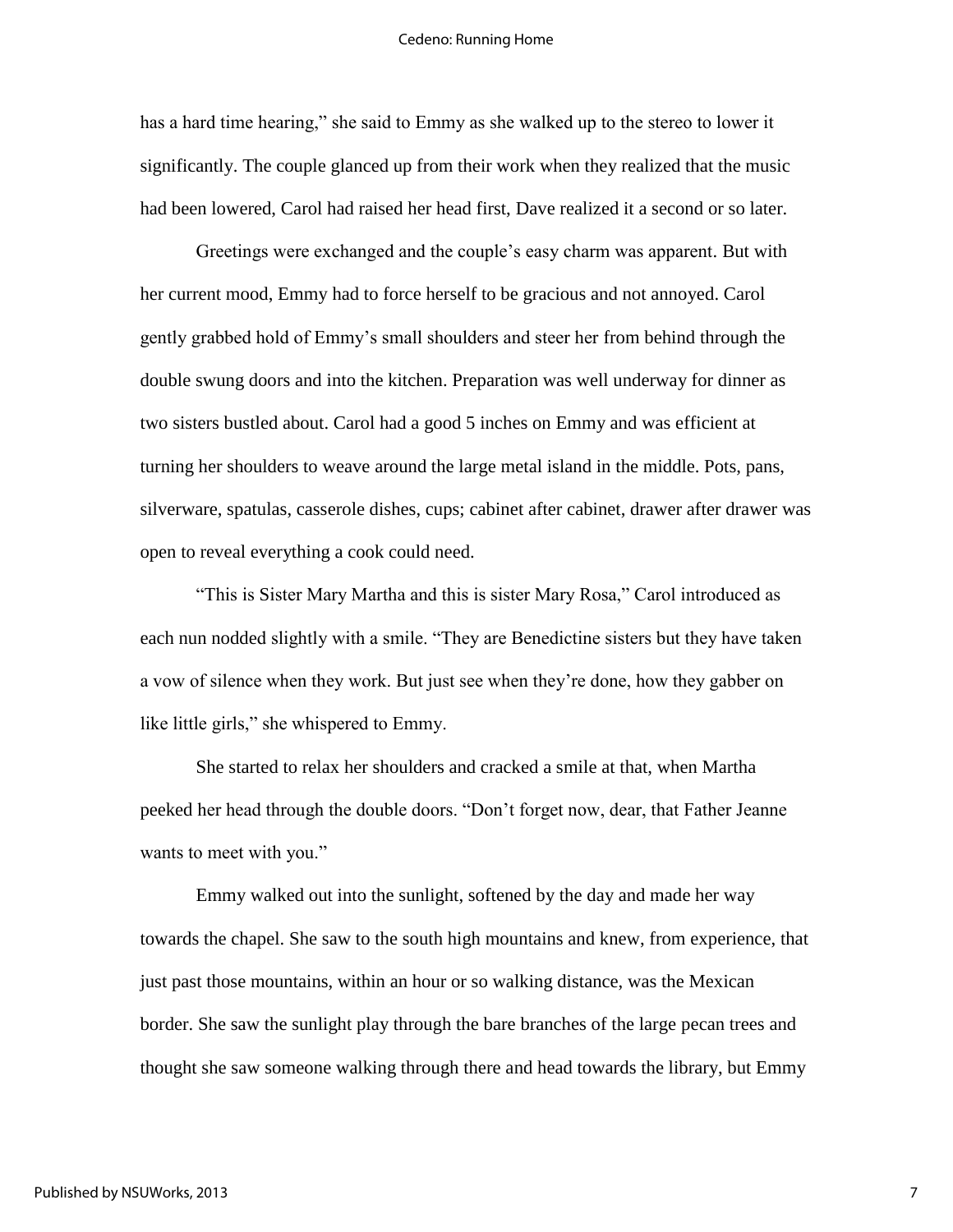wasn't overly curious and so continued on to the chapel. She opened the large wooden door and was greeted with the peacefulness of Gregorian chant. The interior was air conditioned and dark, the warmth of the wood inviting after her eyes adjusted. Just past the alcove was the body of the church, wooden pews and stained glass windows were on either side, above was a basic and functional lighting system, everything was kept very simple. The Benedictines, like the Franciscans, did not believe in excess adornment.

She instinctively reached for the Holy Water font and gently dipped her fingers. She genuflected in the center of the aisle and blessed herself with the Holy Water. As she proceeded up, she prayed the same broken prayer she had been saying for weeks. *God, please take this away from me. Jesus, I trust in you. God, please take this away from me. Jesus, I trust in you…*

Her eyes were fixed on the small tabernacle below the statue of the risen Christ but her head whipped to the left when she heard a clatter. "Father Jeanne?"

"Yes, yes, give me a second, child." She heard books being restacked and finally she saw the priest as he stood up. He was wearing the plain, cream color habits that the nuns were wearing. His older loafers squeaked when he walked. "Come, let's sit here." He gestured to the front pews and sat a couple of feet next to her. "I am Father Jeanne and you must be Emily. What is it that brought you here?"

"It's, ah, Emmy, Father. My full name is actually Emerson, but it's ok. I was here years ago on a little retreat through my undergrad university's campus ministry program. It was the only place that made sense to go. I am going through a lot of personal issues. A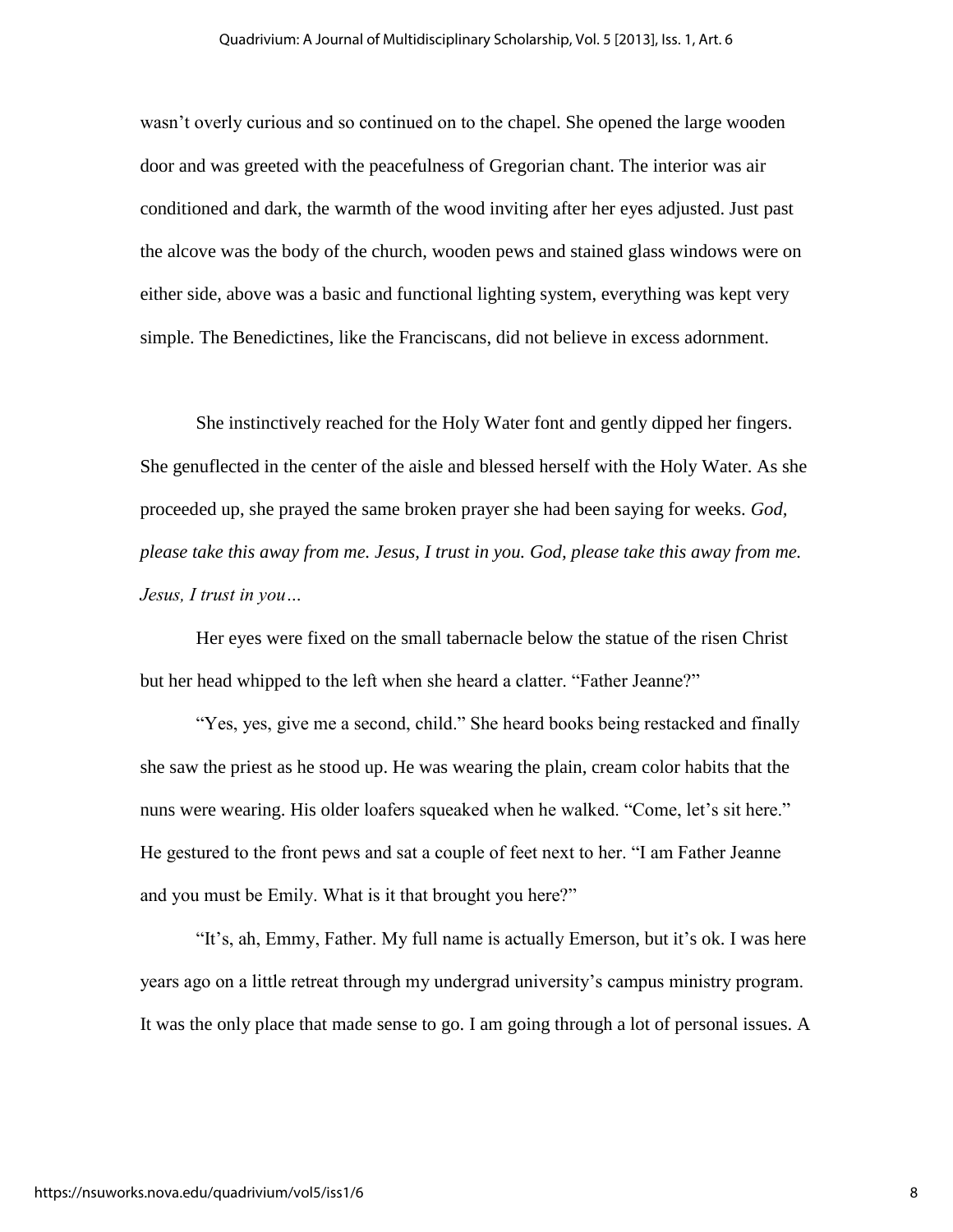relationship just ended abruptly and I just need to heal. Prayer, distance, and service; I thought this would best help me serve God and give me the time to heal."

"I see," he said as he folded his hand and brought them to his chin and stared ahead at the tabernacle. "And this relationship has left you heartbroken and lost?"

"It has. We had been talking about marriage. We were both active in our faith and young adult communities. We did a lot of ministry together. We didn't always succeed in walking the right way but we always turned to God and felt called to marry one day."

"So you had put a lot of trust and faith in this man?"

"I certainly trusted him and I did have faith in the relationship."

"Well I will certainly be happy to minister to you but no one can do it better than Jesus. You're welcome to join us for all prayers; they are open to the public, and daily mass. God will heal you in His time, but He will give you strength. This will be a nice respite for you. The cottage is yours for the next week and I suspect Martha already told you about the kitchen assignment."

"Yes, Father. Thank you. I was curious about the library and when it's open."

"Usually Carol has it opened with some volunteer helping at around 10 and then it stays open until about 3 but you can always ask Carol if you need something. She is very helpful and has done so much for the monastery."

"Was it her idea to commission those paintings in the gift shop?"

"No actually, we have a hermit who lives here. She is pretty elusive but she is actually the one who paints those original acrylic paintings."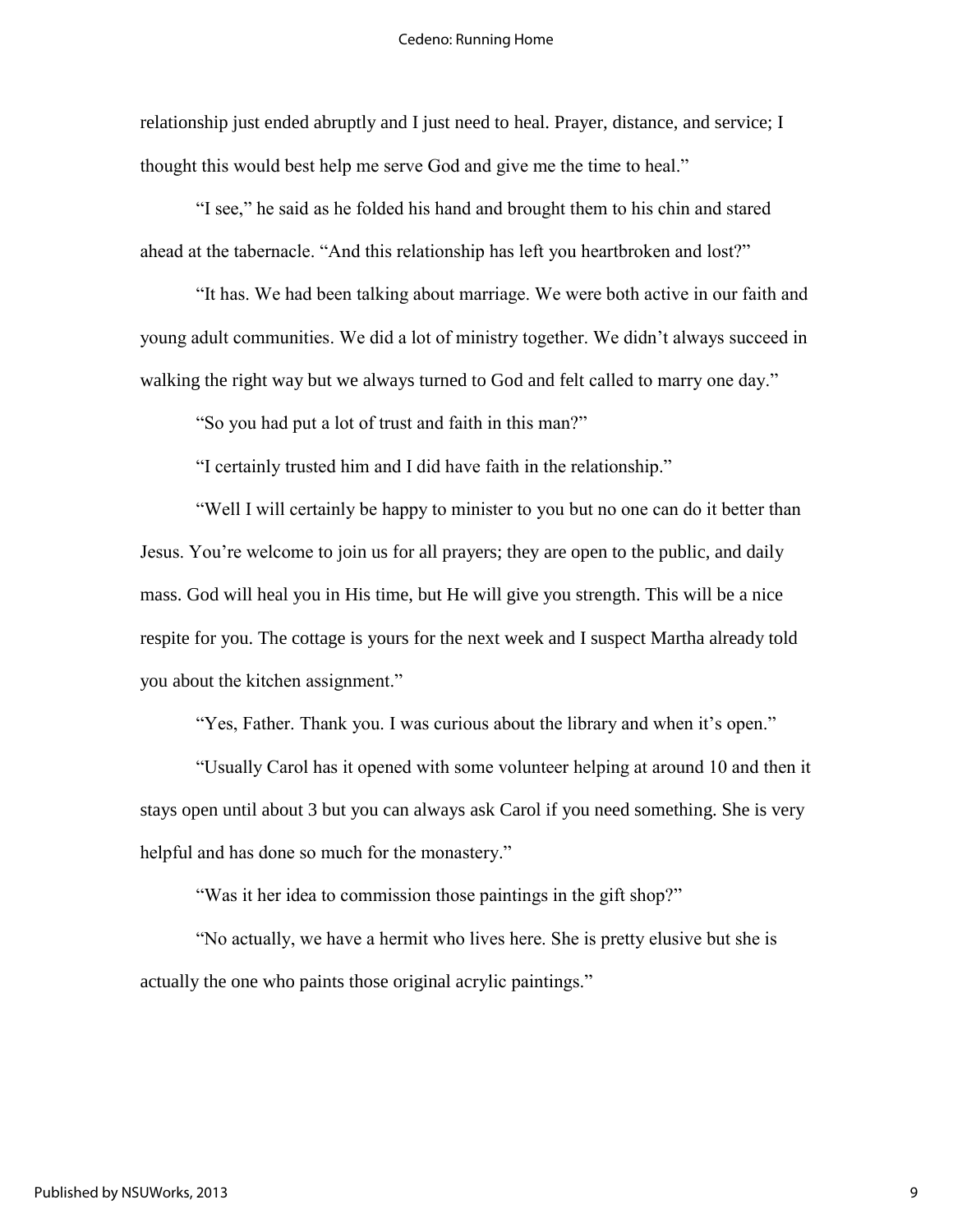Emmy scratched her nose using her forearm and resumed scrubbing the large casserole dish. She prayed while she worked because if she didn't she would wonder whose idea was it to make meatloaf and not line the pan? The two sisters had finished their chores and were off in a corner chatting about a new book that was just introduced by a popular theologian while they nibbled on a cookie and sipped their tea; this made them Emmy's prime suspects for not lining the pan. Emmy decided that soaking overnight just might do the trick.

She hung up her apron in the same spot she had been for the last 5 weeks and stretched her back. Her dreams of Mason had subsided after she had gotten here but they had returned the last two nights. She would wake up feeling slightly dizzy with the dramatic imaginings that if she breathed too deeply, the shards of her heart would shift and jab at her in new ways. She knew that it was no coincidence that the last email she received from her sister three days ago mentioned that he had called her looking for Emmy since she had kept her phone off since the plane had taken off.

*Standing in the bright sunshine by the gardens of the chapel, Mason's light eyes had looked shuttered, haunted even. "We don't work well together and we never will…I'm not sure God wants us in this relationship, I'm not even sure He wants me in a relationship at all right now…I just don't want to lead you on."* These all seemed like definite statements. He hadn't wanted to work on things but now he was calling concerned? It probably had nothing to do with her and more about what caused the actual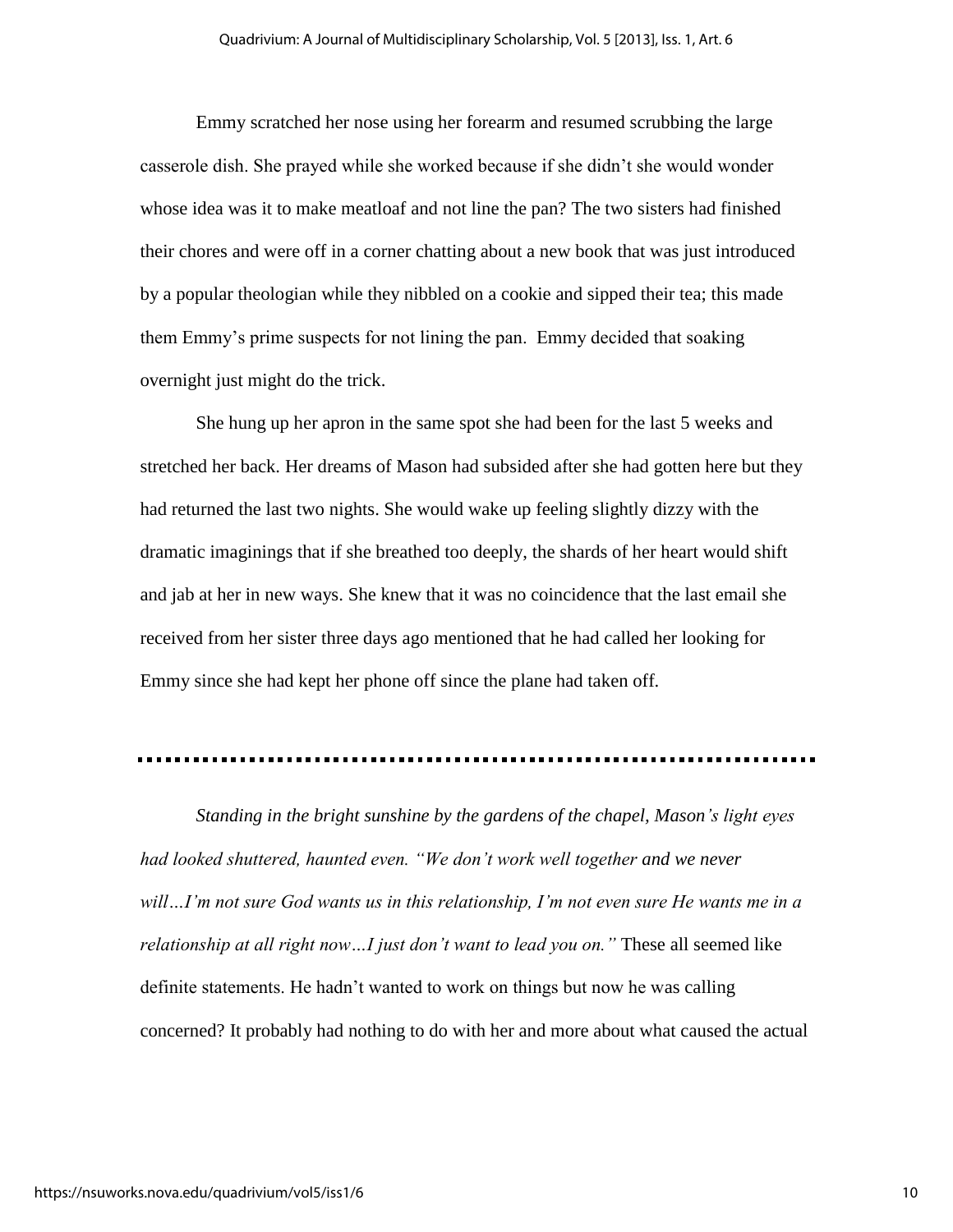break up. She turned from these depressing and perplexing thoughts and headed to the chapel, where Father Jeanne had asked to meet her when he saw her at morning mass.

She exited the dining hall and walked over to the chapel, breathing in the cool, dry air. How different it was from the Florida weather. Even in March the weather had already turned hot and humid, like a wet blanket had been thrown on you the second you left the house. But here, the air was cool in the shade but the sun could warm you easily. She wore her old comfortable jeans and a baseball t-shirt she just picked up yesterday when she made a run into town for her and Martha.

She looked up into the cloudless sky and closed her eyes briefly to try to shake her sadness away, but instead accidentally tripped over a rock. She braced her hands in front of her and felt the sting of the hard ground against her palms. She looked around to see if anyone had seen her but the only being she saw was a woman in the distance leaving one of the hermitages. She stood up and dusted off her jeans as her heart began to slow down and resume a steady thud. She hurried along the rest of the way, this time keeping her eyes focused around her. She remembered hearing a speaker once say that when the Bible said that we need to be in the world but not of the world, that means we can't have our eyes focused up while ignoring what is going on in front of us.

She let out a slight chuckle over the literal application of that parable as she pulled open the doors to the chapel. She saw Father Jeanne right away, as he shuffled through a pile of papers. She walked up to the front pew and said a quick prayer as she heard his squeaky loafers make his way over. He breathed deeply as he settled into the pew, always a few feet over.

"Emily, my child, how have you been?"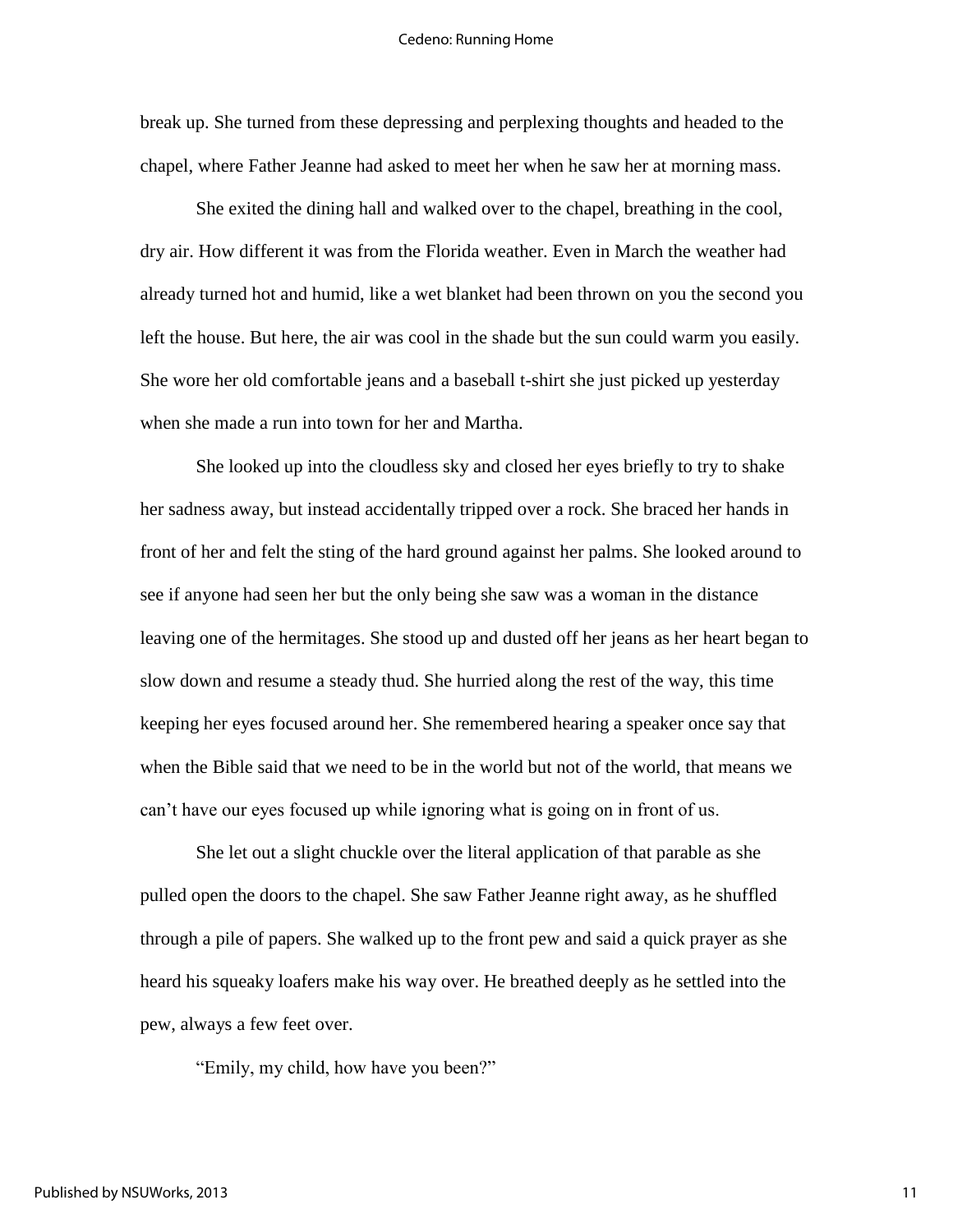"Father Jeanne, I've been doing wonderful. I feel so much better since the last time we've talked last week. God has been good and He has been healing me. A little bit at a time, but it's been wonderful," she said, ignoring for the three dozenth time that he called her the wrong name.

"That's wonderful, child. Praise God. I would imagine that you would be ready to go home and resume your responsibilities, your schooling." He had asked her this question every week since she had gotten here.

"Father, no, I'm not ready yet! I know God has healed me but I feel like it's not time yet."

"Ok, ok, don't work yourself up. Whenever God calls you to go back home, but Emily, you will have to go back home eventually. You have been here for five weeks. Just pray about it, God calls us to prayer but never to run from things." With that, Father Jeanne got up and continued shuffling through papers and began to organize them into piles for evening compline.

Emmy left the chapel. She felt restless with what Father Jeanne had said. She wasn't ready to go back home. She needed more time before she could go back and face her family and friends, before she could face Mason. She started to head towards the library but decided to walk towards the mountains. She passed through the hermitages, most she knew were empty, and continued to walk in a meandering way. Her heart felt like it was speeding with the idea that Father Jeanne had been encouraging her to go back home. Martha had made mention of a similar suggestion just last night when she had gotten back with groceries for her.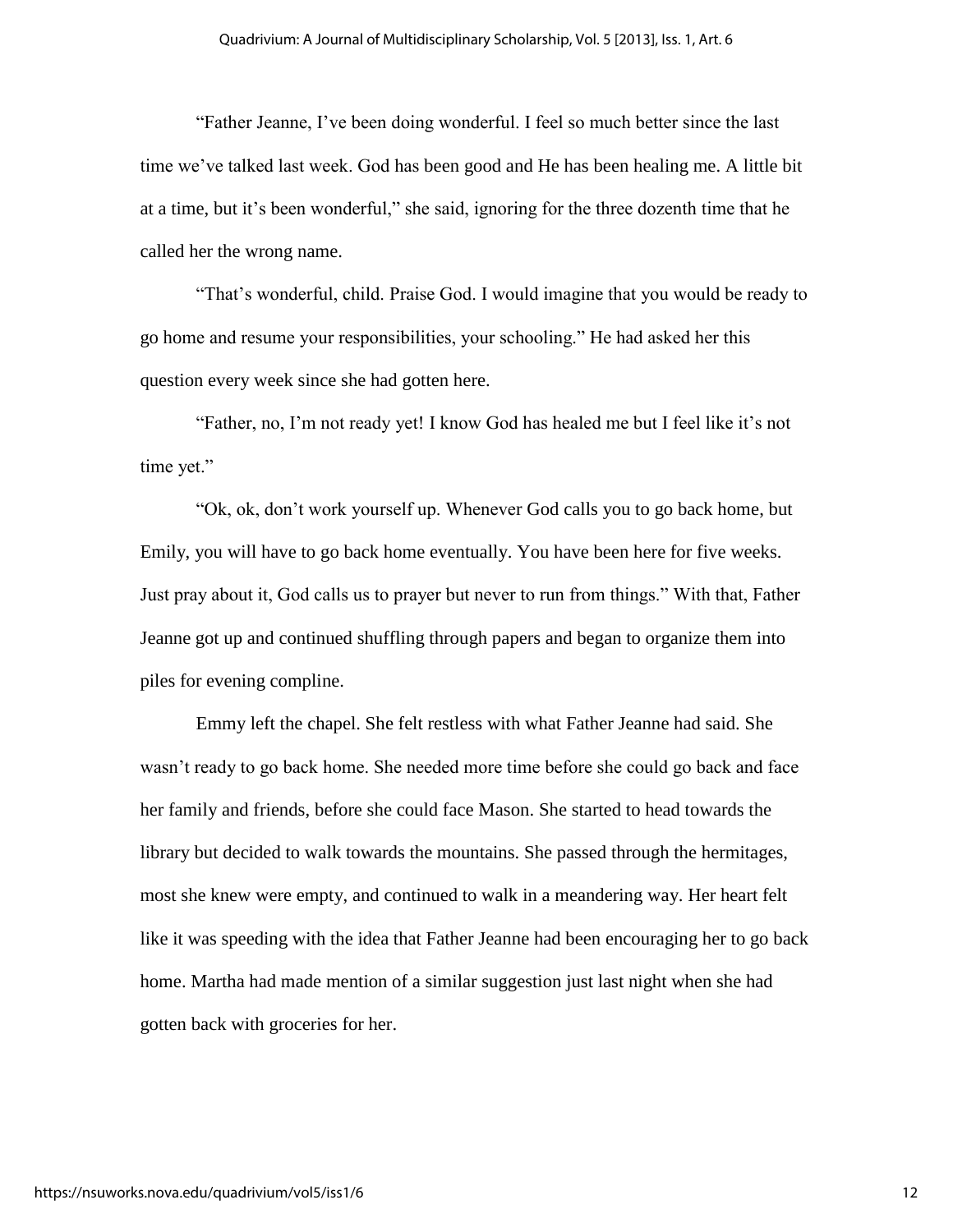She kept walking, practically in a half circle when she stepped on some papers; a small lined page with flowing script. She bent down to grab it and then saw another, she ended up walking hunched over as she noticed another and then another. She collected all that she saw and then noticed that the furthest hermitage had its door slightly opened.

"Hello?" She called towards the crack of the door, and then proceeded to knock. The door creaked open slightly so Emmy debated whether or not to just drop off the pages and secure the door closed. She looked around and saw no one so she opened the door slowly, calling out a greeting again.

As she stepped foot inside she noticed the bed which was tightly made, but then she saw a small bassinet and piles upon piles of tightly rolled up diapers that had been discarded. An entire trashcan was full of them. Empty baby bottles were neatly lined on top of the dresser and a changing station had been situated to one side. The entire room was organized, almost in a military way, especially the baby items. She knew there were no children at the monastery at this time. She walked up to the bassinet, which she had always found creepy ever since she stupidly watched *Rosemary's Baby*, and peeked inside. Emmy saw a tattered bear wearing a diaper and a small shirt. The bear even had the small mittens that newborns wore to keep them from scratching themselves.

A feeling of anxiety started to overtake her so she quickly left the hermitage and broke into the freedom of the sunlight. She breathed the fresh air and leaned against the side of the small home. She looked down at the pages in her hands and picked some words out of the florid handwriting. *Despair, hate, murderer, un-forgiveness, damned.*  She shuffled the pages and thought about just leaving them under a rock by the door. She started to look when she heard footsteps. The woman that walked towards her was not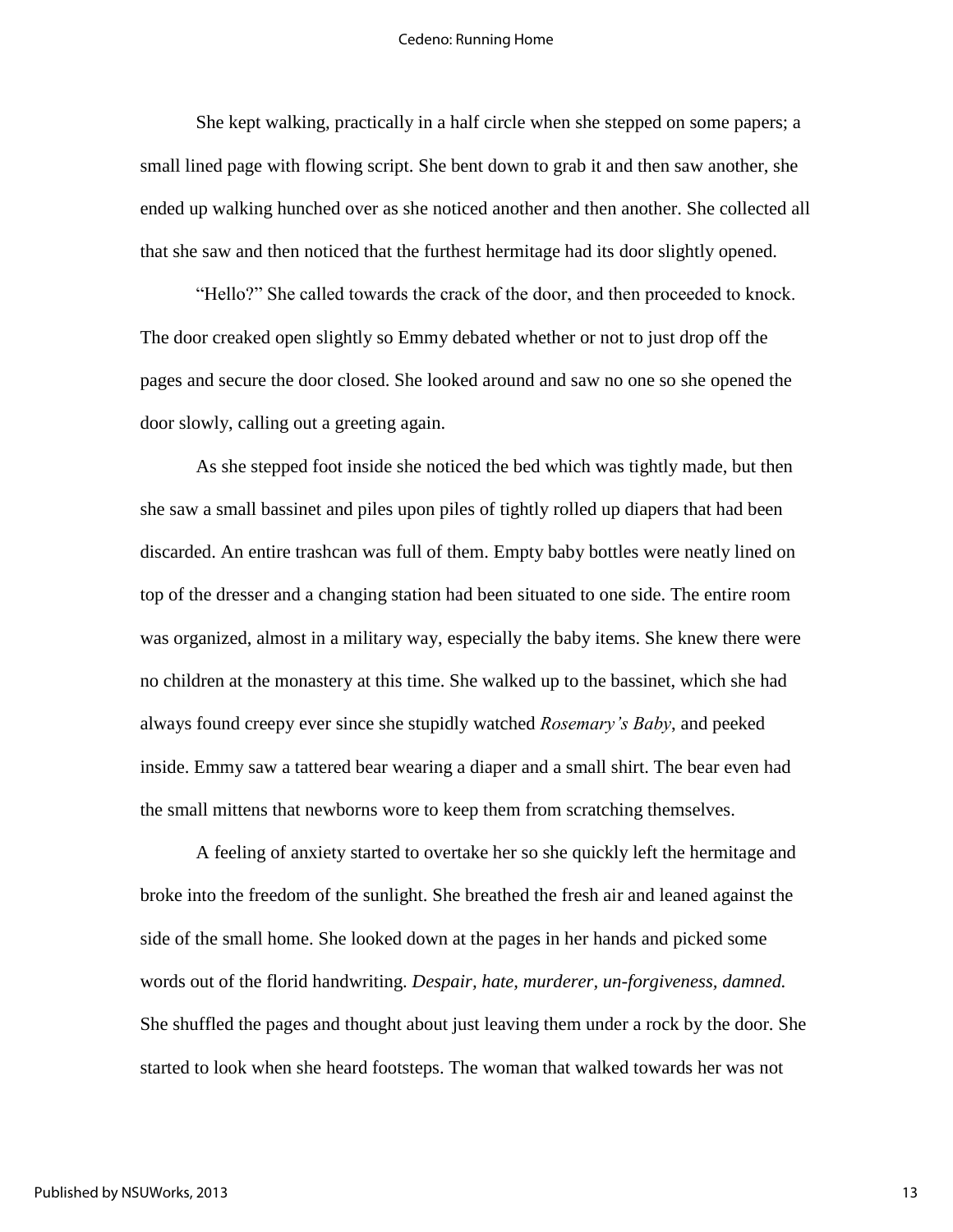anyone she recognized but by the wear of the room, she knew she had been here a while. The woman stopped short when she saw Emmy.

"I'm sorry. I didn't…I was looking for you. This is your cottage? I wasn't sure if I should just…I'm sorry," Emerson said as she shielded her eyes from the lowered sun but the hermit just stood there studying her. "I've been at the monastery for five weeks," she paused, hoping the woman would say something, "My name is Emerson…"

"I know who you are, I've heard you talking to yourself on your walks. Why have you been waiting here for me?" The hermit's voice was unmistakably feminine with no hint of cracks or stiffness from her lack of communication with others.

"Well I usually walk this way after I clean up the kitchen from lunch but today I - I stepped on one of these papers and saw there were more. Your door was open slightly. I didn't know what else to do. I was going to just collect them and put them back in the cottage but…" her voice faded off.

"You went in? What did you see?" The hermit's voice rose slightly.

"I didn't really see anything," she lied.

"Did you read these?"

"No, of course not," she replied and then amended, "I glanced at them."

"Thank you for returning them. I'll take them back now," she said, holding out her hand expectantly. She sighed, "I don't know what you want, I can't answer your questions. Please just give me back my entries."

"How long have you been here for?" Emerson finally asked.

The hermit lifted her head slightly, as if to listen to some divine instruction. She looked knowingly at Emmy's fatigued eyes, flushed pallor, and loose shirt. "I've been at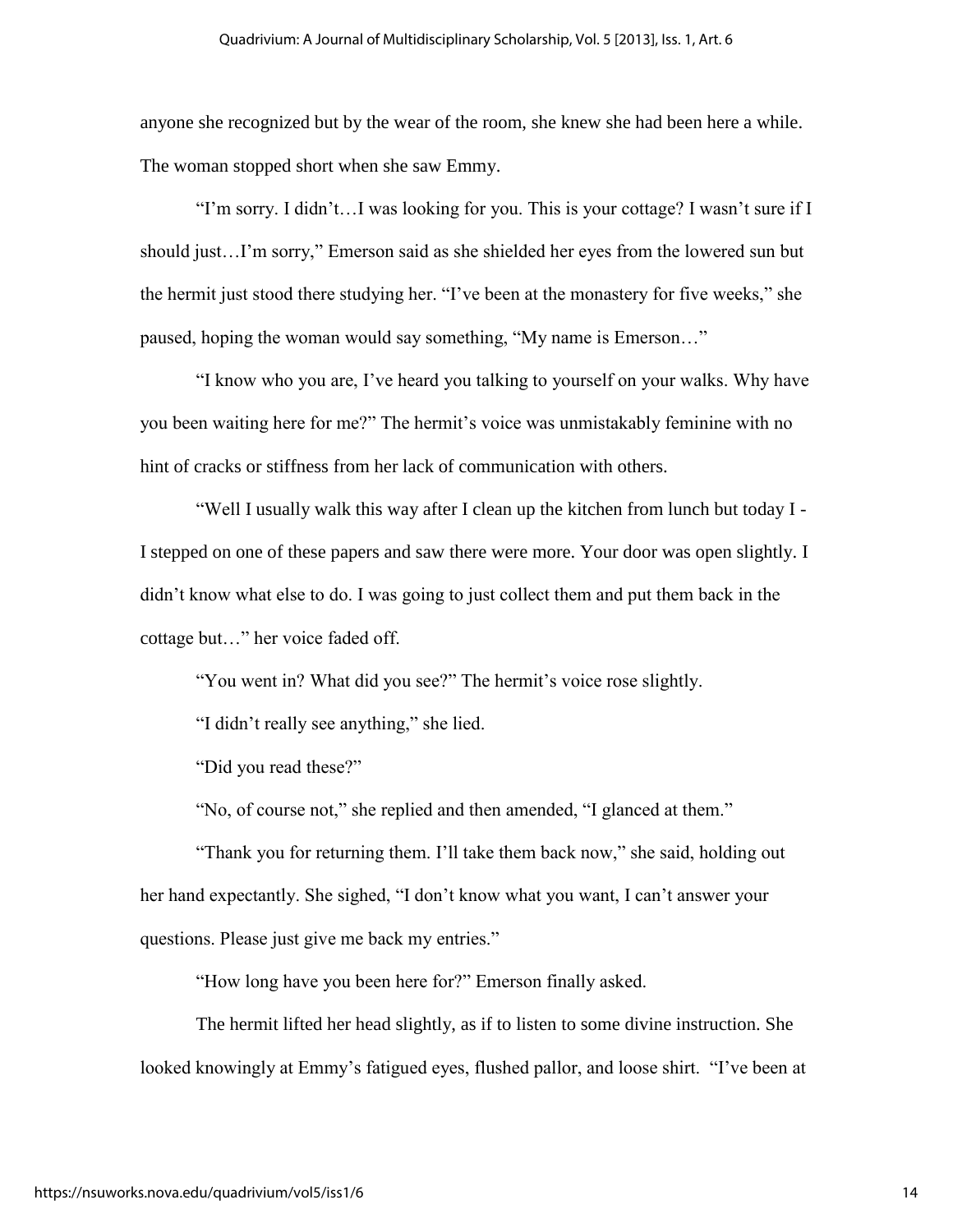the monastery for 32 years, but I was wandering in a different kind of desert for years before that. There was a time when I was a different person. My skin glistened when I would laugh." A faraway look entered the older woman's eyes but was quickly extinguished. "I married a little late in my time, I was 22, but I had no regret. Richard was the only man I had ever loved. We had a wonderful honeymoon year. But there was this fog that crept in—light and dreamy, not quite real at first. But if you don't pay attention, it can become thick and your vision becomes threatened. Our fog, our preoccupation, was children; we wanted to have lots of children. By the time I was 30, I finally conceived Samuel. He was perfect. We named him after Samuel in the Bible, because of how Hannah had prayed for him and God finally answered. After he was born, I never felt right. Postpartum Depression; now there is a term for it. Before, no one talked about it." Hints of anger rose in her voice, bemoaning the changing times.

Richard became distant. One afternoon I decided I wanted to surprise Richard with getting dressed up so I drew a bath during Samuel's nap. Before I was able to get into the tub, my mother in Kansas called. I didn't even know Samuel was able to climb out of his crib at that point. He hadn't even turned two. I sat there, on the phone with my mom, talking about Princess Diana's wedding gown. Her wedding gown!"

Emerson's hand fluttered to her abdomen before she checked herself and scratched an imaginary itch by her navel, but the hermit's slight nod made her feel transparent.

"This desert—the cracked earth, the small bushes, the shades of brown—this is more fertile, more alive, than my heart, than my womb. When I lost Samuel…he was God's gift to me and I couldn't even treasure that properly."